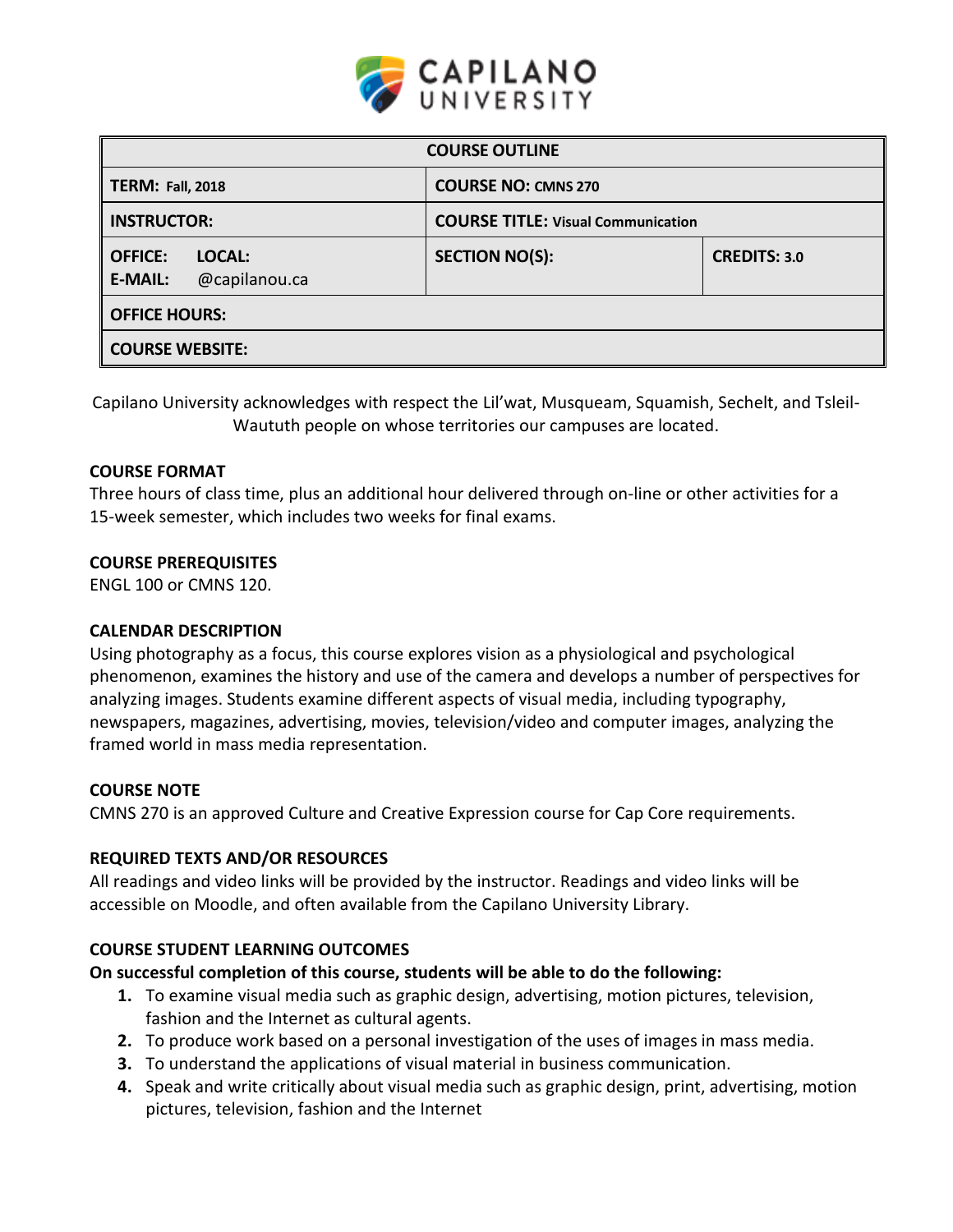- Engage in creative processes including conception, investigation, execution, and ongoing critical analysis
- Identify, analyze, and critique the elements of a form of expression using its specific vocabulary
- Examine the intersection of linguistic and cultural forms by expressing in a language other than English
- Explain the significance of diverse forms of human creative expression, specifically including Indigenous forms
- Assess the interaction among cultural frameworks, people, and the natural environment
- Explain or demonstrate the connection between various events, ideas, traditions, and belief systems and the modes in which they are artistically or creatively expressed
- Interpret diverse forms of creative expression from different perspectives (e.g., artistic, historical, literary, scientific, philosophical)

| Week    | <b>Topic</b>                                                |  |  |
|---------|-------------------------------------------------------------|--|--|
| Week 1  | Introduction to Visual Communication                        |  |  |
| Week 2  | Visual Literacy                                             |  |  |
| Week 3  | Written Symbols, Typography, Graphic Design & Print Media   |  |  |
| Week 4  | Website Design and Advertising in the Digital Era           |  |  |
| Week 5  | Photographic Image                                          |  |  |
| Week 6  | <b>Motion Pictures: Forms</b>                               |  |  |
| Week 7  | <b>Motion Pictures: Applications</b>                        |  |  |
| Week 8  | <b>Motion Pictures: Analysis</b>                            |  |  |
| Week 9  | <b>Emergent Digital Visual Forms and Practices</b>          |  |  |
| Week 10 | Black and White Boxes: Performance and the Visual Arts      |  |  |
| Week 11 | Fashion & the Everyday                                      |  |  |
| Week 12 | <b>Student Research Presentations of Visual Biographies</b> |  |  |
| Week 13 | Synthesis & Semester Review                                 |  |  |
| Week 14 | Final exam period                                           |  |  |
| Week 15 | Final exam period                                           |  |  |

# **COURSE CONTENT**

## **EVALUATION PROFILE**

| <b>Visual Responses:</b>       | 20%  |
|--------------------------------|------|
| Design & Advertising Analysis: | 15%  |
| Moving (sequential) Pictures:  | 20%  |
| Visual Biography:              | 25%  |
| Final Exam:                    | 20%  |
| <b>TOTAL:</b>                  | 100% |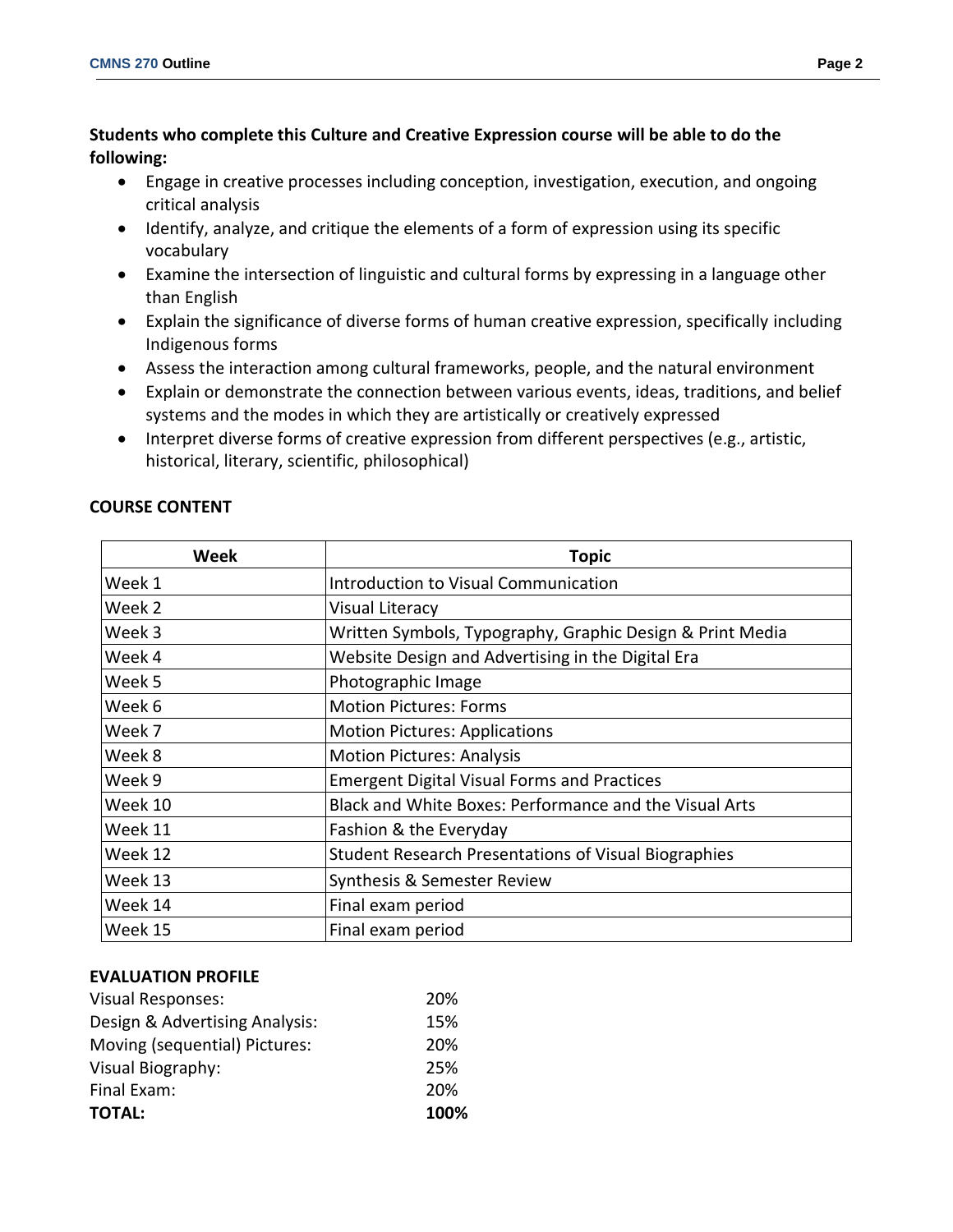#### **GRADING PROFILE**

|  |                                           | $  A + = 90-100   B + = 77-79   C + = 67-69   D = 50-59$ |  |
|--|-------------------------------------------|----------------------------------------------------------|--|
|  |                                           | $ A = 85-89$ $ B = 73-76$ $ C = 63-66$ $ F = 0-49$       |  |
|  | $ A- = 80-84$ $ B- = 70-72$ $ C- = 60-62$ |                                                          |  |

## **Grading System explanation**

#### **Incomplete Grades**

Grades of Incomplete "I" are assigned only in exceptional circumstances when a student requests extra time to complete their coursework. Such agreements are made only at the request of the student, who is responsible to determine from the instructor the outstanding requirements of the course.

### **Late Assignments**

Assignments are due at the beginning of the class on the due date listed. If you anticipate handing in an assignment late, please consult with your instructor beforehand.

### **Missed Exams/Quizzes/Labs etc.**

Make-up exams, quizzes and/or tests are given at the discretion of the instructor. They are generally given only in medical emergencies or severe personal crises. Some missed labs or other activities may not be able to be accommodated. Please consult with your instructor.

#### **Attendance**

Students are expected to attend all classes and associated activities.

#### **English Usage**

Students are expected to proofread all written work for any grammatical, spelling and stylistic errors. Instructors may deduct marks for incorrect grammar and spelling in written assignments.

#### **Electronic Devices**

Students may use electronic devices during class.

#### **On-line Communication**

Outside of the classroom, instructors will (if necessary) communicate with students using either their official Capilano University email or Moodle; please check both regularly. Official communication between Capilano University and students is delivered to students' Capilano University email addresses only.

### **UNIVERSITY OPERATIONAL DETAILS**

### **Tools for Success**

Many services are available to support student success for Capilano University students. A central navigation point for all services can be found at:<http://www.capilanou.ca/services/>

### **Capilano University Security: download the [CapU Mobile Safety App](https://www.capilanou.ca/services/safety-security/CapU-Mobile-Safety-App/)**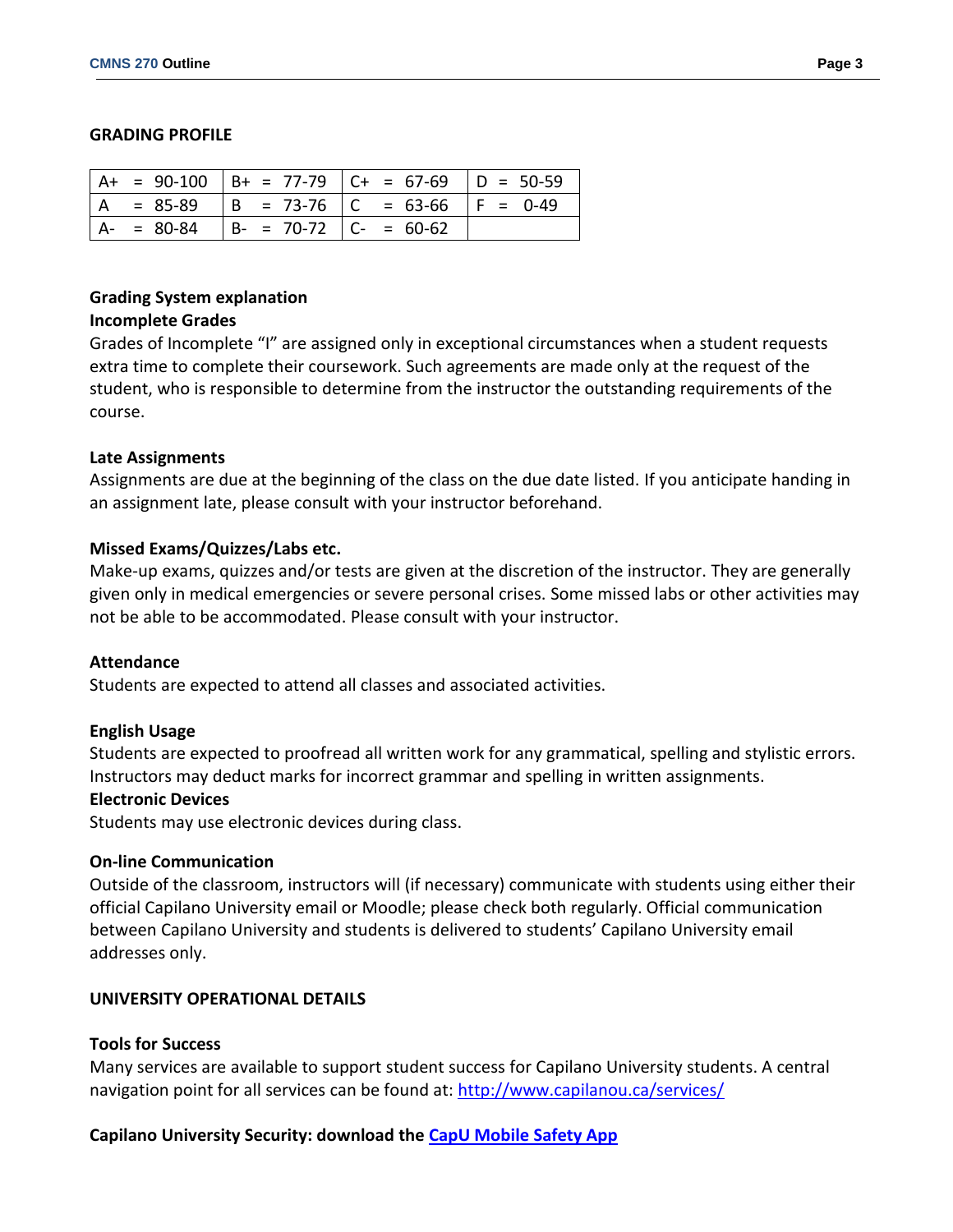### **Policy Statement (S2009-06)**

Capilano University has policies on Academic Appeals (including appeal of final grade), Student Conduct, Cheating and Plagiarism, Academic Probation and other educational issues. These and other policies are available on the University website.

### **Academic Integrity (S2017-05)**

Any instance of academic dishonesty or breach of the standards of academic integrity is serious and students will be held accountable for their actions, whether acting alone or in a group. See policy S2017-05 for more information: <http://www.capilanou.ca/about/governance/policies/Policies/>

Violations of academic integrity, including dishonesty in assignments, examinations, or other academic performances, are prohibited and will be handled in accordance with the Student Academic Integrity Procedures.

**Academic dishonesty** is any act that breaches one or more of the principles of academic integrity. Acts of academic dishonesty may include but are not limited to the following types:

**Cheating**: Using or providing unauthorized aids, assistance or materials while preparing or completing assessments, or when completing practical work (in clinical, practicum, or lab settings), including but not limited to the following:

- Copying or attempting to copy the work of another during an assessment;
- Communicating work to another student during an examination;
- Using unauthorized aids, notes, or electronic devices or means during an examination;
- Unauthorized possession of an assessment or answer key; and/or,
- Submitting of a substantially similar assessment by two or more students, except in the case where such submission is specifically authorized by the instructor.

**Fraud**: Creation or use of falsified documents.

**Misuse or misrepresentation of sources**: Presenting source material in such a way as to distort its original purpose or implication(s); misattributing words, ideas, etc. to someone other than the original source; misrepresenting or manipulating research findings or data; and/or suppressing aspects of findings or data in order to present conclusions in a light other than the research, taken as a whole, would support.

**Plagiarism**: Presenting or submitting, as one's own work, the research, words, ideas, artistic imagery, arguments, calculations, illustrations, or diagrams of another person or persons without explicit or accurate citation or credit.

**Self-Plagiarism**: Submitting one's own work for credit in more than one course without the permission of the instructors, or re-submitting work, in whole or in part, for which credit has already been granted without permission of the instructors.

**Prohibited Conduct**: The following are examples of other conduct specifically prohibited: